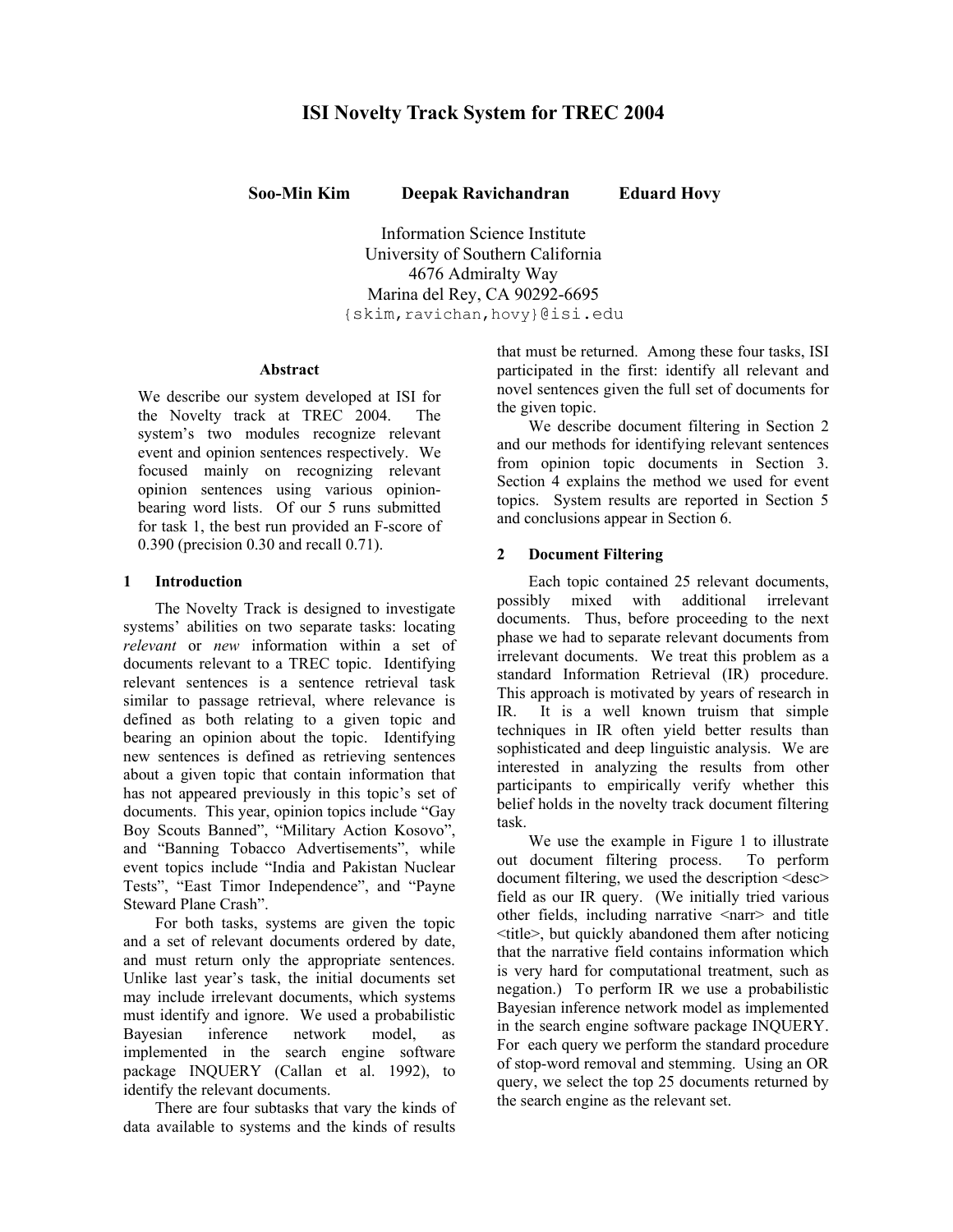<num> Number: N51 <title> General Pinochet Arrested

<toptype> Event

<desc> Description:

Arrest of former Chilean dictator, General Augusto Pinochet, in London. He was charged with murder, torture, genocide, and terrorism during his regime in Chile.

<narr> Narrative:

Information about Pinochet's arrest and evidence of charges of murdering, torturing and the disappearance of people in Chile while he was head of state is relevant. Specifically relevant are mention of charges against him.

# **Figure 1: Topic example**

# **3 Opinion Topics**

Identifying relevant sentences from opinion topic documents is different from identifying sentences from event topic documents. Relevant sentences from opinion documents should be relevant to the topic and opinion-bearing at the same time. Unlike event topics, we assume that whether a sentence is opinion-bearing or not is more important than its relevance to the topic in the opinion topic case, assuming that most opinions expressed a document are relevant to its topic. In other words, opinion documents such as editorials could contain sentences that describe irrelevant facts but the opinion sentences in these documents are likely relevant to the topic.

The most important part of opinion-bearing sentence recognition is identifying so-called subjectivity clues in a sentence. There are many approaches to building and using subjectivity clues. Turney (2002) and Wiebe (2000) focused on learning adjectives and adjectival phrases. Riloff et al. (2003) extracted nouns and Riloff and Wiebe (2003) extracted patterns for subjective expressions using a bootstrapping process.

We used unigrams as subjectivity clues and built four different systems to generate opinion-bearing word lists. After building these unigram lists, we checked each sentence in the relevant documents for the presence of opinion-bearing words. Sections 3.1 through 3.4 describe the four methods.

# **3.1 ISI Opinion-Bearing Word List**

We developed a system to classify words as either opinion-bearing or non-opinion-bearing using WordNet and Wall Street Journal data.

# **3.1.1 Using WordNet**

In pursuit of accuracy, we first manually collected a set of opinion-bearing words (34 adjectives and 44 verbs). Early classification trials showed that precision was very high (the system found only opinion-bearing sentences), but since the list was so small, recall was very low. We therefore used this list as seed words for expansion using WordNet. Our assumption was that synonyms and antonyms of an opinion-bearing word could be opinion-bearing as well, as for example "nice, virtuous, pleasing, well-behaved, gracious, honorable, righteous" as synonyms for "good", or "bad, evil, disreputable, unrighteous" as antonyms. However, not all synonyms and antonyms could be used: some such words seemed to exhibit both opinion-bearing and non-opinionbearing senses, such as "solid, hot, full, ample" for "good". This indicated the need for a scale of opinion valence (*good* or *bad*) strength. If we can measure the 'opinion-based closeness' of a synonym or antonym to a known opinion-bearing word, then we can determine whether to include it in the expanded set. To develop such a scale, we first created a non-opinion-bearing word list manually and produced related words for it using WordNet. To avoid collecting uncommon words, we started with a basic/common English word list compiled for foreign students preparing for the TOEFL test. From this we randomly selected 462 adjectives and 502 verbs for human annotation. Human1 and human2 annotated 462 adjectives and human3 and human2 annotated 502 verbs, labeling each word as either opinion-bearing or nonopinion-bearing.

Now, to obtain a measure of opinion/nonopinion strength, we measured the WordNet distance of a target (synonym or antonym) word to the two sets of manually selected seed words plus their current expansion words. We assigned the new word to the closer category. The following equation represents this approach:

$$
\underset{c}{\text{argmax}} P(c \mid w)
$$
  
\n
$$
\approx \underset{c}{\text{argmax}} P(c \mid syn_1, syn_2....syn_n)
$$
 (1)

where *c* is a category (opinion-bearing or nonopinion-bearing), *w* is the target word, and  $syn_n$  is the synonyms or antonyms of the given word by WordNet. To compute equation (1), we built a classification model, equation (2):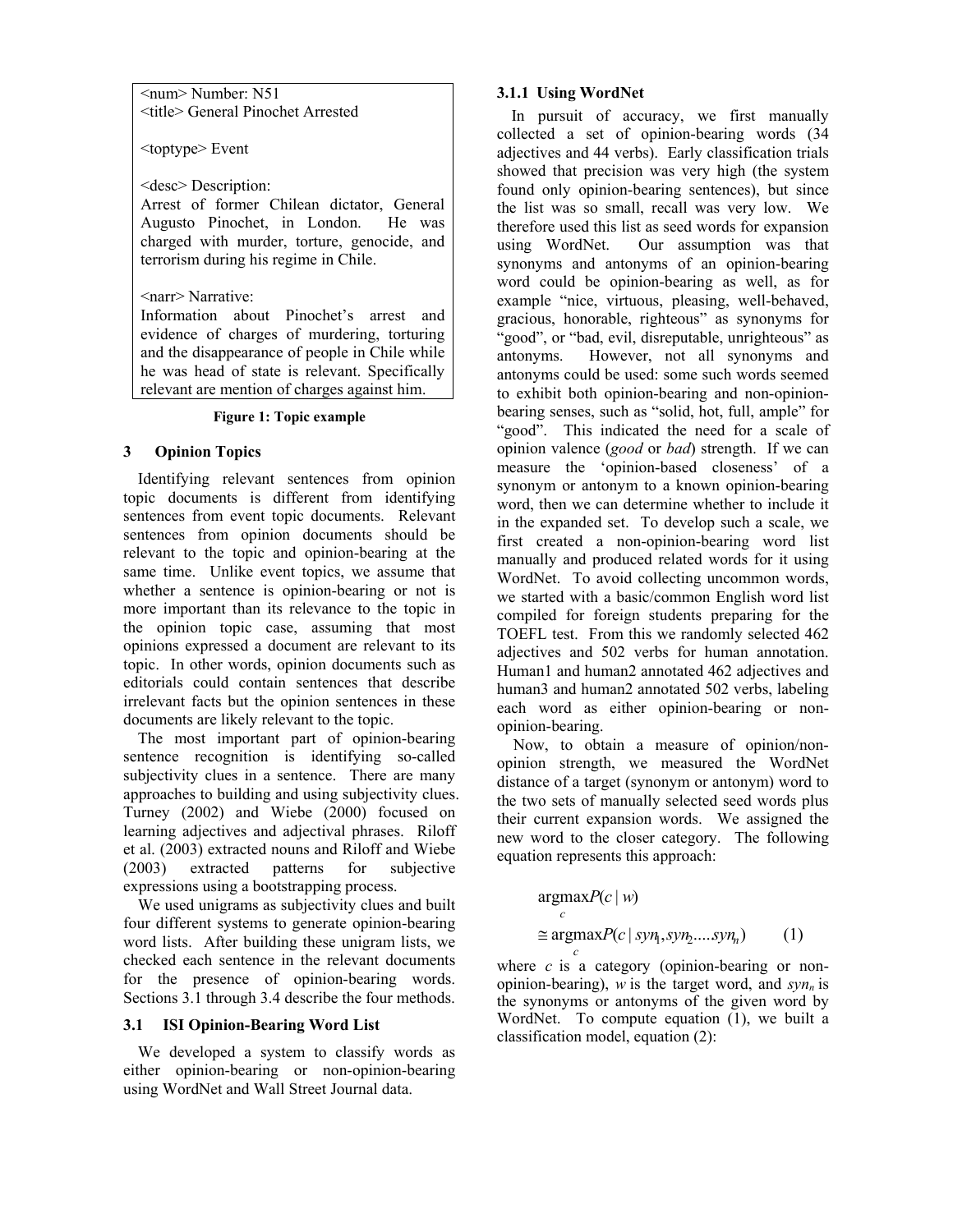$$
\arg\max_{c} P(c \mid w) = \arg\max_{c} P(c)P(w \mid c)
$$
\n
$$
= \arg\max_{c} P(c)P(\text{syn}_1 \text{syn}_2 \text{syn}_3 \dots \text{syn}_n \mid c)
$$
\n
$$
= \arg\max_{c} P(c) \prod_{k=1}^{m} P(f_k \mid c)^{\text{count}(f_k, \text{synset}(w))} \quad (2)
$$

where  $f_k$  is the  $k^{th}$  feature of category *c* which is also a member of the synonym set of the target word *w*, and *count*( $f_k$ *synset(w))* means the total number of occurrences of  $f_k$  in the synonym set of *w*. The motivation for this model is document classification. (Although we used the synonym set of seed words derived from WordNet, we could instead have obtained word features from a corpus.) After expansion, we obtained 2682 opinion-bearing and 2548 non-opinion-bearing adjectives, and 1329 opinion-bearing and 1760 non-opinion-bearing verbs, with strength values. Using these words as features we built a Naive Bayesian classifier and classified 32373 words.

## **3.1.2 Using WSJ Data**

Experiments with the above set did not provide very satisfactory results on arbitrary text. For one reason, WordNet's synonym connections are simply not extensive enough. However, if we know the relative frequency of a word in opinionbearing texts compared to non-opinion-bearing text, we can use the statistical information instead of lexical information. For this, we collected a huge amount of data in order to make up for the limitations of collection 1.

 Following the insight of Yu and Hatzivassiloglou (2003), we made the basic and rough assumption that words that appear more often in newspaper editorials and letters to the editor than in non-editorial news articles could be potential opinion-bearing words (even though editorials contain sentences about factual events as well). We used the TREC collection to collect data, extracting and classifying all Wall Street Journal documents from it either as Editorial or nonEditorial based on the occurrence of the keywords "Letters to the Editor", "Letter to the Editor" or "Editorial" present in its headline. This produced in total 7053 editorial documents and 166025 non-editorial documents.

We separated out opinion from non-opinion words by considering their relative frequency in the two collections, expressed as a probability, using SRILM, SRI's language modeling toolkit (http://www.speech.sri.com/projects/srilm/). For every word W occurring in either of the document sets, we computed

 $Editionial$   $\text{Pr }ob(W) = \frac{\#W \text{ in Editorial documents}}{\text{total words in Editorial documents}}$ 

 $nonEditorial \text{ Pr }ob(W) = \frac{\# \text{ W in nonEditorial does}}{\text{total words in nonEditorial does}}$ 

We used Kneser-Ney smoothing (Kneser and Ney, 1995) to handle unknown/rare words. Having obtained the above probabilities we calculated the score of W as the following ratio:

$$
Score(W) = \frac{EditorialProb(W)}{nonEditorialProb(W)}
$$

Score(W) gives an indication of the bias of each word towards editorial or non-editorial texts. We computed scores for 86,674,738 word tokens.

Naturally, words with scores close to 1 were untrustworthy markers of opinion valence. To eliminate these words we applied a simple filter as follows. We divided the Editorial and the non-Editorial collections each into 3 subsets. For each word in each {Editorial, non-Editorial} subset pair we calculated Score(W). We retained only those words for which the scores in all three subset pairs were all greater than 1 or all less than 1. In other words, we only kept words with a repeated bias towards Editorial or non-Editorial. This procedure helped eliminate some of the noisy words, resulting in 15568 words. Table 1 shows the top 10 words with strong biases in each direction.

| Editorial      | Non-Editorial |  |  |
|----------------|---------------|--|--|
| M.D            |               |  |  |
| Senator        | Ltd.          |  |  |
| Gigot          | composite     |  |  |
| rea            | Volume        |  |  |
| gerrymandering | <b>NYSE</b>   |  |  |
| Crovitz        | Holdings      |  |  |
| gerrymander    | Inc.          |  |  |
| Quotable       | surged        |  |  |
| Manuela        | redemption    |  |  |
| Coordinator    | Analysts      |  |  |

#### **Table 1: Top 10 words of collection 2 for each category.**

## **3.1.3 Merger of WordNet and WSJ Lists**

So far, we have classified words as either opinion-bearing or non-opinion-bearing by two different methods. The first method calculates the degrees of closeness to manually chosen sets of opinion-bearing and non-opinion-bearing words in WordNet and decides its class and strength. When the word is equally close to both classes, it is hard to decide its subjectivity, and when WordNet does not contain a word or its synonyms, such as the word "antihomosexsual", we fail to classify it.

The second method, classification of words using WSJ texts, is less reliable than the lexical method. However, it does for example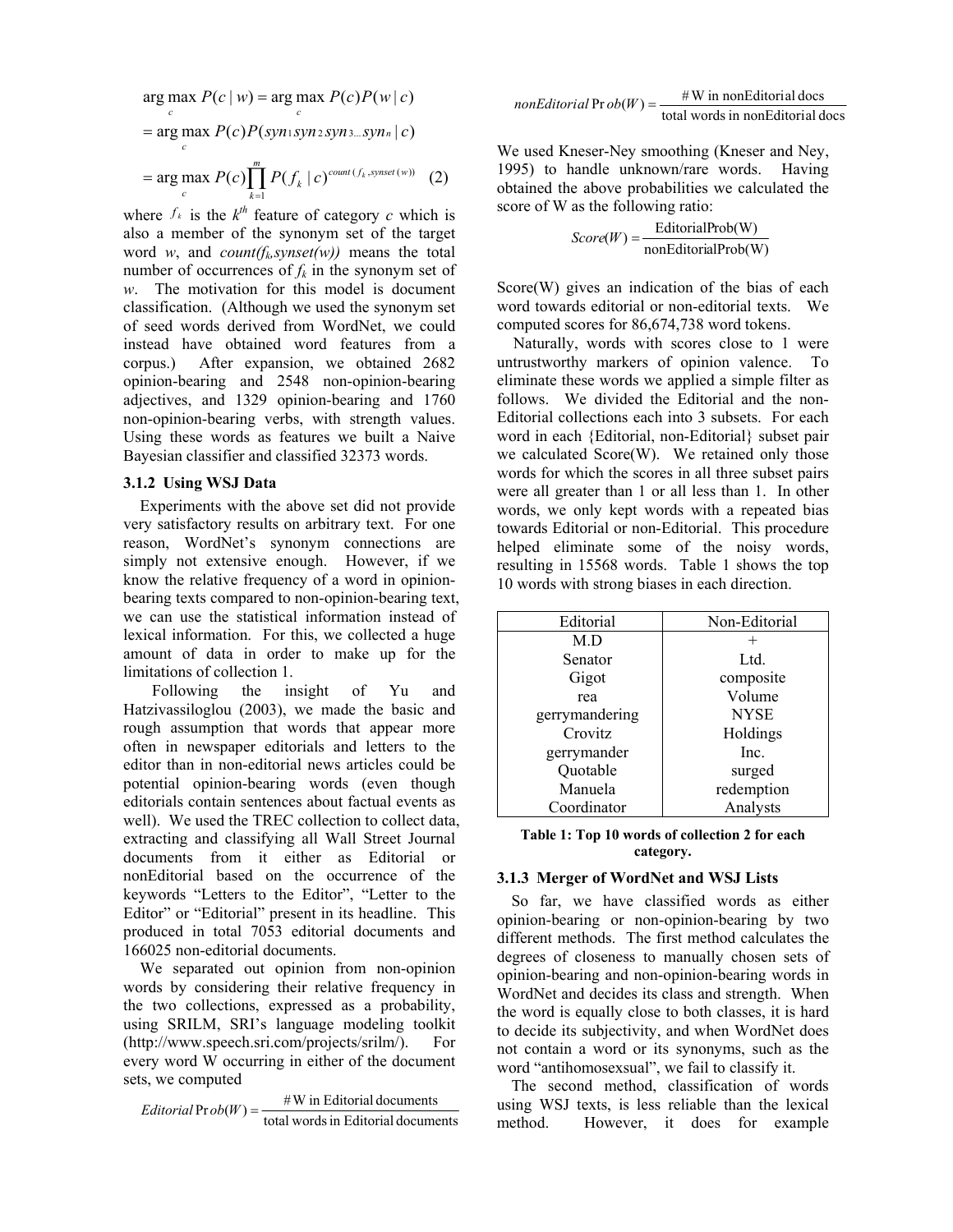successfully handle "antihomosexual". Therefore, we combined the results of the two methods, since their different characteristics compensate for each other.

After merging two opinion-bearing word lists, we experimented with a cut-off parameter value to select only strong opinion bearing words. Finally, 10682 words were selected and applied for our run ISIRUN204.

## **3.2 Using the General Inquirer Dictionary**

We created a third list of words similarly, by selecting positive and negative valence words from the *General Inquirer Dictionar*y1. Any sentence that contains either positive or negative words was selected as a relevant opinion.

Initial results using this list were unsatisfactory since it contained only 1,915 positive and 2,291 negative words. This motivated us to apply the same method we used for Section 3.1.1, namely collecting synonyms and antonyms of positive and negative words from WordNet. The result was 6047 words.

| Algorithm                                 | Precision | Recall | Fscore |
|-------------------------------------------|-----------|--------|--------|
| Inquirer only $+$<br>Stemmer              | 0.32      | 0.02   | 0.05   |
| Inquirer $+$<br>WN expansion              | 0.48      | 0.67   | 0.56   |
| Inquirer $+$<br>WN expansion +<br>Stemmer | 0.46      | 0.95   | 0.62   |

**Table 2: Results Using Inquirer Dictionary** 

We tested this list on the TREC 2003 Novelty Track sentences of opinion topics. Table 2 shows the results. We also applied a stemmer to avoid strict string matching. (It is not suprising that only using Inquirer words without WordNet expansion performed poorly given its small size.) We applied this list for the run ISIRUN304.

### **3.3 Using TREC 2003 Data**

 We used the official relevant sentences from the 2003 Novelty Track as training data for our run ISIRUN404. Using the file "qrels.relevant.03.txt", which contains all relevant sentences that were selected by human annotators at NIST, we divided all sentences in relevant documents into two categories: relevant (*R*) and non-relevant (*NR*). Then we applied the Brill tagger to locate all verbs, adjectives, nouns and modal verbs that we believed played important roles in determining relevance

 $\overline{a}$ 

and subjectivity of a sentence. For each word, we calculated the probability of the word being relevant and non-relevant based on a model described by the following formulas.

$$
P_R(w) \cong \frac{count(w \in R)}{count(w)}
$$

$$
P_{NR}(w) \cong \frac{count(w \in NR)}{count(w)}
$$

We subtracted  $P_{NR}(w)$  from  $P_R(w)$ :

$$
Diff(P_R(w), P_{NR}(w)) = P_R(w) - P_{NR}(w)
$$

The larger  $Diff(P_R(w), P_{NR}(w))$ , the more likely *w* is a good representative of the *R* class instead of the *NR* class, and the hence more useful as an opinion-bearing indicator. To obtain only reliable words, we experimented with various cut-off values λ as threshold. Table 3 shows numbers of indicator words according to  $\lambda$ .

|           | $\#$ of words |  |
|-----------|---------------|--|
| 0.0001    | 308           |  |
| 0.00001   | 4921          |  |
| 0.000001  | 12877         |  |
| 0.0000001 | 14267         |  |

**Table 3: Number of subjectivity indicator words for various thresholds** λ

After collecting these words, we checked each sentence in the test data and marked it as "relevant" if it contains at least one of them. For the official run, we experimentally selected λ=0.0001 based on development test data of Novelty 2003.

## **3.4 Combination of All Three**

For the run ISIRUN504, we simply combined all words from 3.1 through 3.3 and used them to select relevant sentences from the test data.

# **4 Event Topics**

We treat event identification as a traditional document IR task. The goal here is to identify those event sentences that are relevant to the given event from the given list of documents. For the IR part we treat each sentence independently of other sentences and index them accordingly. We thus reduce the problem of event identification to that of sentence retrieval.

We choose the description <desc> field for formulating the query. To perform IR we use a probabilistic Bayesian inference network model as implemented in the search engine software package INQUERY. For each query we perform

<sup>1</sup> http://www.wjh.harvard.edu/~inquirer/

http://www.wjh.harvard.edu/~inquirer/homecat.htm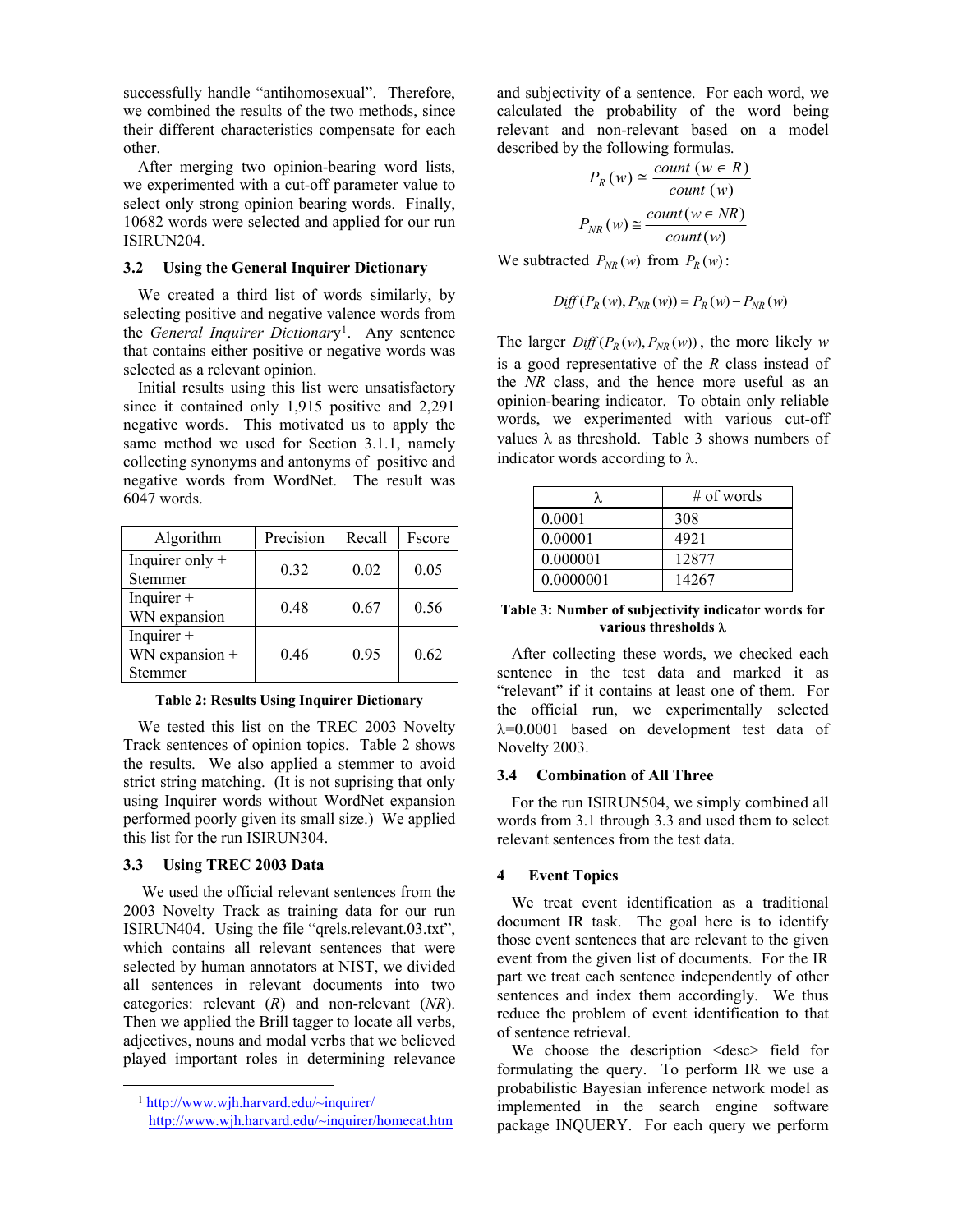the standard procedure of stop-word removal and stemming. Having performed the search we return all sentences that have non-zero scores as the final answer. For example, issuing the query "*Arrest of former Chilean dictator, General Augusto Pinochet, in London. He was charged with murder, torture, genocide, and terrorism during his regime in Chile.*" we obtain the following sentences as output:

1. Garzon's request for Pinochet's arrest and extradition on charges of genocide, torture and terrorism led to the dictator's detention in London last October.

2. The warrant said the general was wanted for questioning for "crimes of genocide and terrorism that includes murder''.

3. Prosecutors are arguing that the genocide, mass murder and torture charges against the former dictator should overrule Britain's immunity for former heads of state.

4. Pinochet was arrested at the instigation of a Spanish magistrate, who is seeking the general's extradition on charges of genocide, murder and torture during his 17-year-rule.

**5 Performance** 

. . .

# **5.1 Submitted 5 Runs**

We submitted 5 runs for Task 1. As a baseline system to compare our methods with, we produced ISIALL04 by marking every sentence in relevant documents as RELEVANT. Surprisingly, this baseline performed relatively well. For other 4 runs, we combined the event topic result described in Section 4 with the 4 opinion topic methods described in Section 3, since we focused mainly on opinion topics. Table 4 shows the performances of the 5 runs.

| Run       | Precision | Recall | F-score |
|-----------|-----------|--------|---------|
| ISIALL04  | 0.26      | 0.84   | 0.371   |
| ISIRUN204 | 0.30      | 0.74   | 0.385   |
| ISIRUN304 | 0.30      | 0.73   | 0.387   |
| ISIRUN404 | 0.30      | 0.71   | 0.390   |
| ISIRUN504 | 0.30      | 0.74   | 0.385   |

# **6 Conclusion**

In this paper we presented our work on the Novelty track at TREC 2004. This track presents several challenges in terms of treating a sentence as information unit. We focused on recognizing relevant sentences from opinion type topics. Unlike event topics, we did not consider whether a sentence contains any phrase referring to the topic. We assumed that whether a sentence is opinionbearing or not is much more important. We are curious to learn about other methods for document filtering and the effect on the overall performance of a system.

# **References**

- Callan, J.P., W.B. Croft, and S.M. Harding. 1992. The INQUERY Retrieval System. *Proceedings of DEXA-92, 3rd International Conference on Database and Expert Systems Applications.*
- Fellbaum, C., D. Gross, and K. Miller. 1993. Adjectives in WordNet. http://www.cogsi. princeton.edu/~wn.
- Kneser, R. and H. Ney. 1995. Improved Backingoff for n-gram Language Modeling. *Proceedings of ICASSP*, vol. 1, 181–184.
- Miller, G.A., R. Beckwith, C. Fellbaum, D. Gross, and K. Miller. 1993. Introduction to WordNet: An On-Line Lexical Database. http://www. cogsi.princeton.edu/~wn.
- Riloff , E. and J. Wiebe. 2003. Learning Extraction Patterns for Opinion-bearing Expressions. *Proceedings of the EMNLP-03*.
- Riloff, E., J. Wiebe, and T. Wilson 2003. Learning Subjective Nouns Using Extraction Pattern Bootstrapping. *Proceedings of CoNLL-03.*
- Soboroff, I. and D. Harman. 2003. Overview of the TREC 2003 Novelty Track. *Proceedings of TREC-2003.*
- Stolcke, A. 2002. *SRILM An Extensible Language Modeling Toolkit*. *Proceedings of the Intl. Conf. Spoken Language Processing*, Denver, CO.
- Turney, P. 2002. Thumbs Up or Thumbs Down? Semantic Orientation Applied to Unsupervised Classification of Reviews. *Proceedings of the*   $40^{th}$  Annual Meeting of the ACL, Philadelphia, 417–424.
- Wiebe, J.M. 2000. Learning subjective adjectives from corpora. *Proceedings of the 17<sup>th</sup> National Conference on Artificial Intelligence.* Menlo Park, CA: AAAI press.